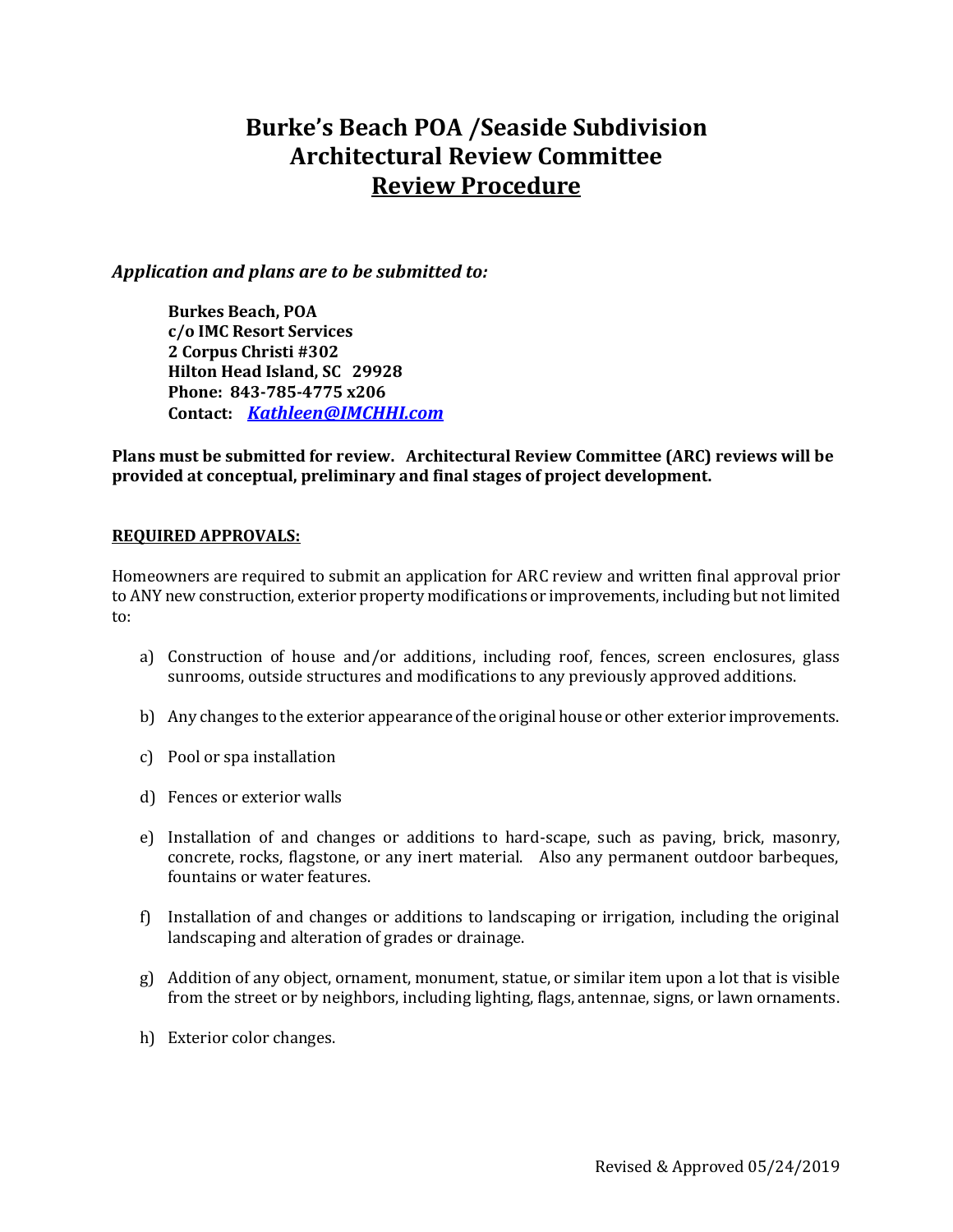#### **Burke's Beach/Seaside Subdivision Architectural Review Committee Review Procedure Page 2**

#### **ADVANCE APPROVAL:**

All applications, drawings, specifications and sample materials shall be submitted to the ARC for approval prior to work commencing and prior to seeking permits from town or county offices; See application instructions for specific details. Installation of a modification prior to seeking or obtaining approval is not a means for obtaining automatic approval. Homeowners shall be required to remove or modify unapproved projects that do not meet specified Guidelines and shall be subject to enforcement action. Other actions that do not require a town permit must be submitted and approved in writing prior to commencement of any work.

#### **COMMITTEE DECISION PROCESS:**

After reviewing the application package, the ARC Committee will vote on the project. Approval requires a majority of the members. Decisions will either be:

## • **"APPROVED".**

The application is approved in its entirety. A final official "Note to Proceed" will be provided only after a copy of the Hilton Head building permit is submitted by the resident to the ARC, and a string-line inspection is completed.

## • **"APPROVED as NOTED".**

The application is partially approved subject to conditions noted in the approval notification document. The purpose of this type of decision is to complete the processing of a homeowner request in a timely fashion when there is an element of the application that is either contrary to the Guidelines, not clearly defined, or subject to multiple interpretations. Homeowners may proceed with the modification only on the condition that the noted condition(s) are followed by the homeowner. If the homeowner is unwilling to comply with the noted conditions, the approval is automatically rescinded.

## • **"NOT APPROVED".**

The application is not approved and no work shall be performed. The ARC will provide a written response identifying the portion(s) of the application which need further clarification or those that are deemed not in conformance with the Guidelines or other governing documents.